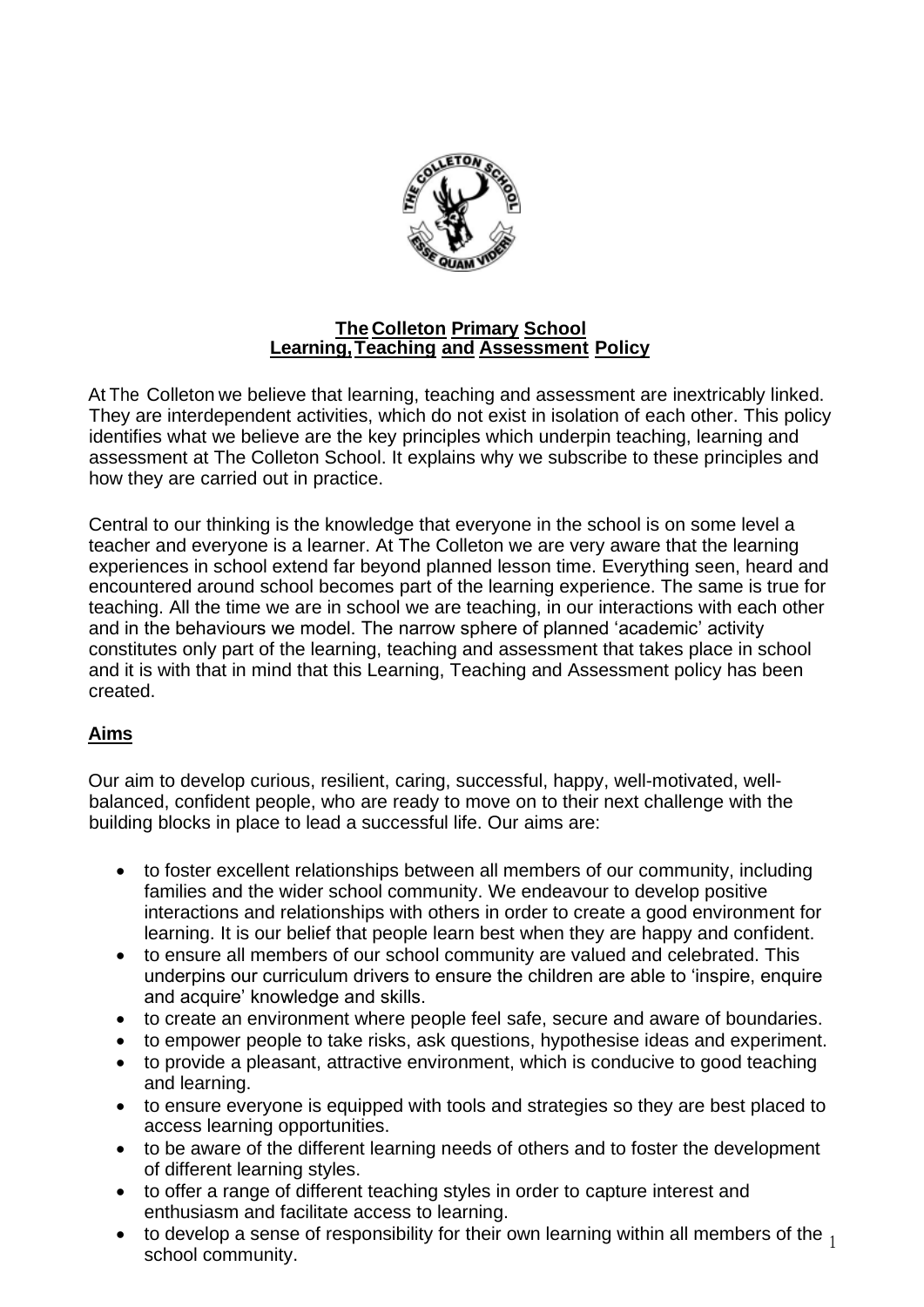- to promote individualised learning which takes into account the needs of all learners.
- for all members of the school community to develop a positive attitude towards themselves, their abilities and the abilities of others.
- for everyone to develop a level of self-awareness about how their brain works and how they can learn best, developing a greater understanding of metacognition.
- for assessment to inform the next steps in learning and teaching.
- to recognise that learning takes place all the time within school, not just during planned lessons.
- to promote high levels of self-esteem in order to facilitate good learning.
- to praise people and encourage them to make positive affirmations of their successes.
- to have high expectations of behaviour and performance at all times.
- to foster a lifelong love of learning.
- to be a learning school.

## **Effective Learning, Teaching and Assessment**

Set out below are the key principles which underpin our practice and our approach to learning, teaching and assessment. We believe that by following these principles we will achieve the aims stated above.

| <b>Principles</b>                                                                                                                                | Why?                                                                                                    | How?                                                                                                                                                                                                                                                                                                                                                                                                                                                                                                                                                                                                                                                                                                                                                                        |
|--------------------------------------------------------------------------------------------------------------------------------------------------|---------------------------------------------------------------------------------------------------------|-----------------------------------------------------------------------------------------------------------------------------------------------------------------------------------------------------------------------------------------------------------------------------------------------------------------------------------------------------------------------------------------------------------------------------------------------------------------------------------------------------------------------------------------------------------------------------------------------------------------------------------------------------------------------------------------------------------------------------------------------------------------------------|
| To create and sustain a<br>positive and supportive<br>environment at The<br>Colleton.<br>To ensure that<br>psychological needs<br>are being met. | Research shows that<br>people are more receptive<br>to learning if they feel safe,<br>secure and happy. | This will include:<br>Valuing (verbally, use of<br>value slips and Hot<br>Chocolate celebrations)<br>Celebration<br>Positive talk<br>Empathetically<br>understanding and<br>acknowledging children's<br>feelings<br>Children involved in their own<br>$\bullet$<br>learning and decision making<br>Praise<br>Environment tidy and well-<br>organised<br><b>Boundaries clearly</b><br>established<br>Use of zones of regulation<br>Use of Jigsaw to support<br><b>PSHE</b><br>Issues and problems dealt<br>$\bullet$<br>with promptly and effectively<br>using restoritive questions<br>and taking notes for pastoral<br>records<br>Scaffolding, differentiation<br>$\bullet$<br>and removing barriers to<br>learning<br>Tools to support learning e.g.<br><b>Help Zones</b> |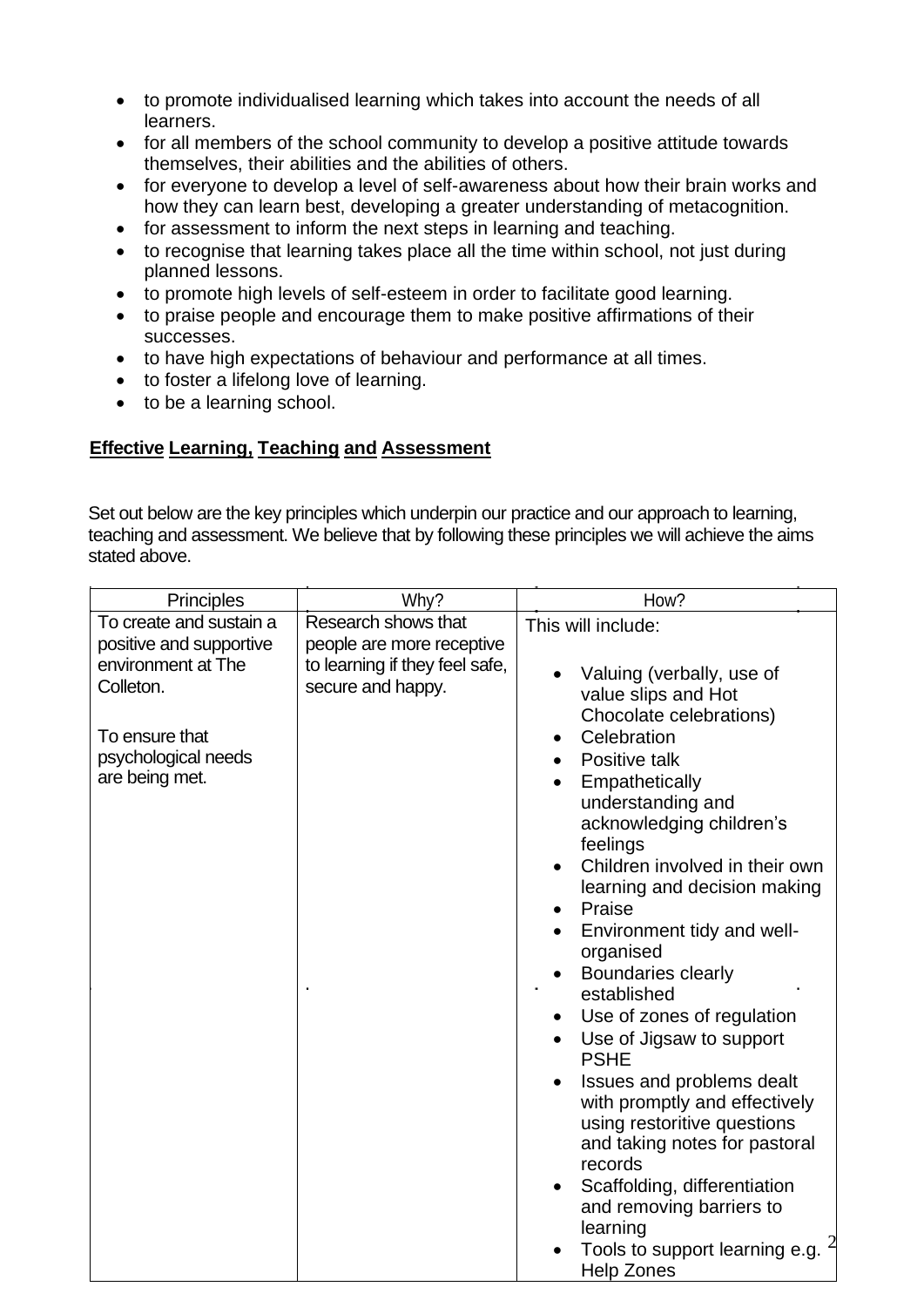| The teacher makes<br>explicit links between<br>different subject areas to<br>ensure children<br>understand the purpose<br>of what they are learning<br>and develop curiosity<br>and the skills to follow<br>this through.<br>A cross-curricular<br>approach is used when<br>planning to ensure<br>learning is retained and<br>recalled | This technique is used<br>because it allows learners<br>to make connections and<br>develop their thinking<br>skills. All learning is about<br>seeking and securing<br>connections. It allows<br>learners to view 'the big<br>picture'. It is an engaging<br>and motivating way to<br>learn. | Methods used:<br>Topics are taught through an<br>enquiry based approach<br>Planner<br>$\bullet$<br><b>Blocking subjects together</b><br>$\bullet$<br>Mind-mapping<br>$\bullet$<br>Whole team/ school planning<br>$\bullet$<br>Low stake/mini quizzes<br>$\bullet$<br>Making links to prior learning<br>Over learning/ rehearsal<br>$\bullet$<br>Subject leaders share a clear<br>understanding of the journey<br>of a child with explict<br>progression of skills<br>Good knowledge of the<br>progression of the curriculum<br>Reflective discussions |
|----------------------------------------------------------------------------------------------------------------------------------------------------------------------------------------------------------------------------------------------------------------------------------------------------------------------------------------|---------------------------------------------------------------------------------------------------------------------------------------------------------------------------------------------------------------------------------------------------------------------------------------------|-------------------------------------------------------------------------------------------------------------------------------------------------------------------------------------------------------------------------------------------------------------------------------------------------------------------------------------------------------------------------------------------------------------------------------------------------------------------------------------------------------------------------------------------------------|
| The learning is<br>engaging, challenging,<br>retained and by<br>providing fun activities<br>Motivation is high.                                                                                                                                                                                                                        | We believe that<br>enjoyment, challenge and<br>engagement are the keys<br>to motivation for learning.<br>This enables us to meet a<br>wide spectrum of needs<br>and different learning<br>styles.                                                                                           | Methods used:<br>Cross curricular approach<br>Use of problem solving<br>Open-ended questioning<br>Special days<br>Topic days<br>$\bullet$<br><b>Risk taking</b><br>$\bullet$<br><b>Forest School</b><br>Discovery learning                                                                                                                                                                                                                                                                                                                            |
| Teaching and<br>learning is part of an<br>experience shared by<br>all in the school<br>community. Everyone<br>is a teacher and<br>everyone is a learner.                                                                                                                                                                               | We recognise the<br>value of the<br>contribution that<br>everyone in the school<br>community has to<br>make to teaching,<br>learning and<br>assessment. We utilise<br>all the members of the<br>community to facilitate<br>good learning.                                                   | A variety of different techniques<br>are used. The most<br>fundamental is working as a team.<br>Team teaching - opportunity<br>to work with different<br>members of staff<br>Teaching assistants<br>$\bullet$<br>Peer support<br>Assessment<br>Coaching<br>Regular CPD to improve best<br>practise for teaching and<br>learning<br>Mentoring<br>Parent helpers<br><b>Visitors</b><br>Specialist teachers<br>Vertically grouped classes<br>$\bullet$<br>Mixed year group interaction<br>e.g. $Y6 + Y2$                                                 |
| High expectations of<br>the performance of all<br>members of the                                                                                                                                                                                                                                                                       | We believe that<br>performance and<br>expectation are                                                                                                                                                                                                                                       | Techniques used include:                                                                                                                                                                                                                                                                                                                                                                                                                                                                                                                              |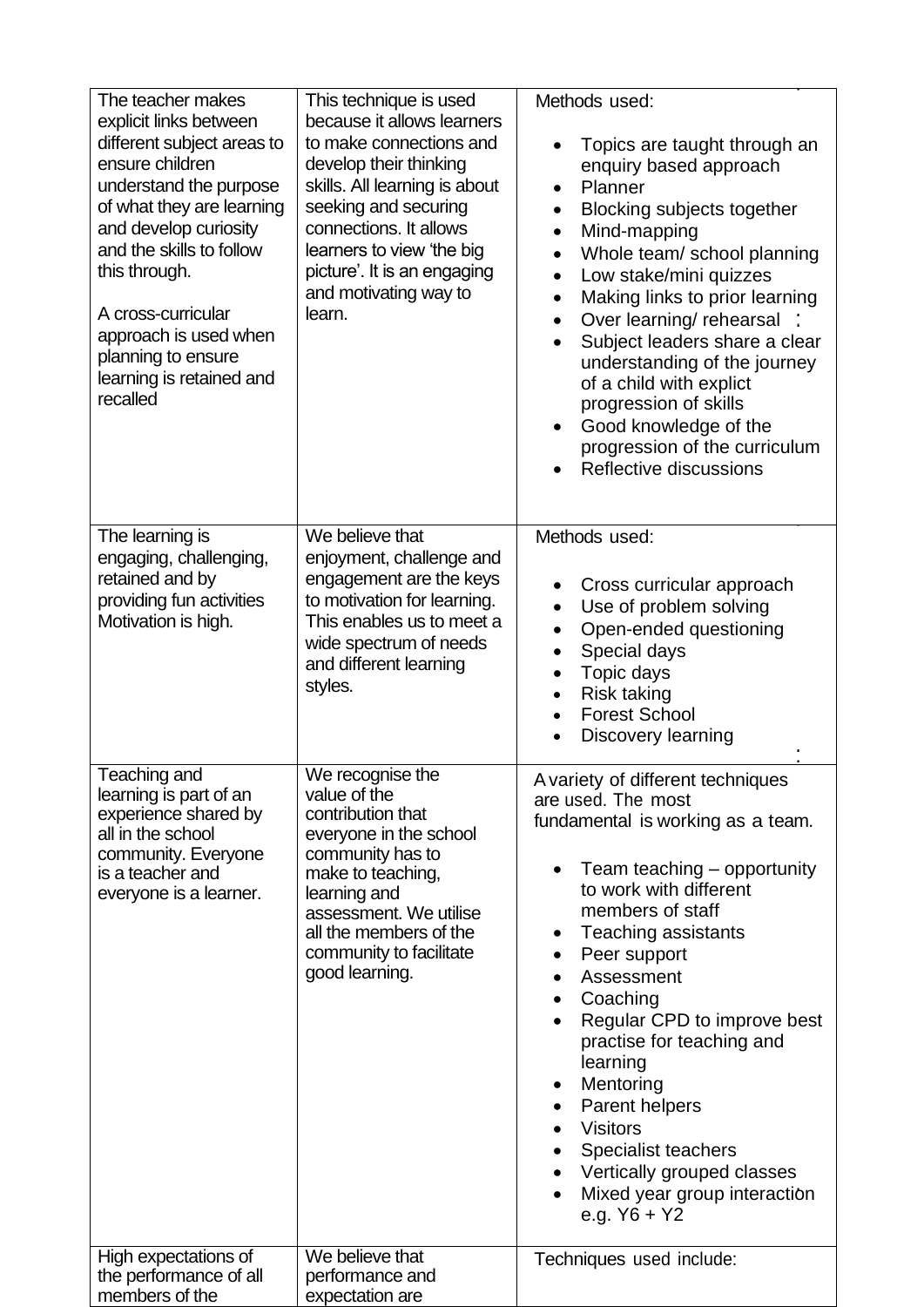| school community.                                                                                      | strongly linked. High<br>expectation equals<br>high performance.                                                                                                                                                                                                                                                                                                                                                                                                                             | Developing a sense of<br>$\bullet$<br>responsibility for learning<br>Agreed school code of<br>$\bullet$<br>conduct reviewed and<br>reinforced regularly<br>Planner system promotes<br>$\bullet$<br>individualised learning at all<br>levels<br>Make behaviour and learning<br>expectations explicit<br>Make success criteria explicit<br>$\bullet$<br>Everybody in the school<br>$\bullet$<br>community contribute to<br>reinforcing behaviour and<br>learning expectations                                                                                                                                                                    |
|--------------------------------------------------------------------------------------------------------|----------------------------------------------------------------------------------------------------------------------------------------------------------------------------------------------------------------------------------------------------------------------------------------------------------------------------------------------------------------------------------------------------------------------------------------------------------------------------------------------|------------------------------------------------------------------------------------------------------------------------------------------------------------------------------------------------------------------------------------------------------------------------------------------------------------------------------------------------------------------------------------------------------------------------------------------------------------------------------------------------------------------------------------------------------------------------------------------------------------------------------------------------|
| All members of the<br>school community<br>develop an<br>understanding of<br>how they learn to<br>learn | Different people have<br>different learning styles<br>and in order for all<br>children to access what<br>is being taught it may<br>be helpful to use a<br>range of styles. The<br>teaching style should<br>be appropriate for the<br>activity, and the<br>children being taught.<br>The members of the<br>school community<br>understand the way<br>their brain functions,<br>the more effectively<br>learning will be<br>facilitated by using the<br><b>EEF</b> metacognition<br>approaches | A variety of strategies can be<br>used, for example:<br><b>Posters</b><br>Question stems to help<br>$\bullet$<br>children articulate their<br>thinking<br>Model thinking explicitly<br>$\bullet$<br>Word banks<br>$\bullet$<br>Music and singing<br>$\bullet$<br>Hands-on practical<br>$\bullet$<br>experiences<br>Concrete, pictorial, abstract<br>$\bullet$<br>approach<br>Maths boxes<br>Modelling<br>Knowledge organisers<br>Discussion/debate<br>Mind maps<br>$\bullet$<br>Talk partners<br>$\bullet$<br>Individual/group working<br>$\bullet$<br>Utilising different learning<br>$\bullet$<br>styles to facilitate effective<br>learning |
| The basic<br>physiological needs<br>of learners should be<br>met.                                      | Research from<br>Maslow shows that if<br>the body is concerned<br>with its basic needs,<br>higher level functions<br>will not take place.<br>If children have a<br>better understanding<br>of emotions they can<br>put strategies in<br>place to regulate<br>themselves so they                                                                                                                                                                                                              | A variety of different techniques will<br>be used in conjunction with each<br>other.<br><b>Brain breaks</b><br>Water bottles available and<br>$\bullet$<br>promoted<br><b>Healthy snacks</b><br>Movement<br>$\bullet$<br>Daily mile<br>$\bullet$<br>Visits to the toilet as needed<br>$\bullet$<br>Temperature control of the<br>$\bullet$<br>environment<br>Ventilation<br>$\bullet$<br>Selection of appropriate<br>$\bullet$                                                                                                                                                                                                                 |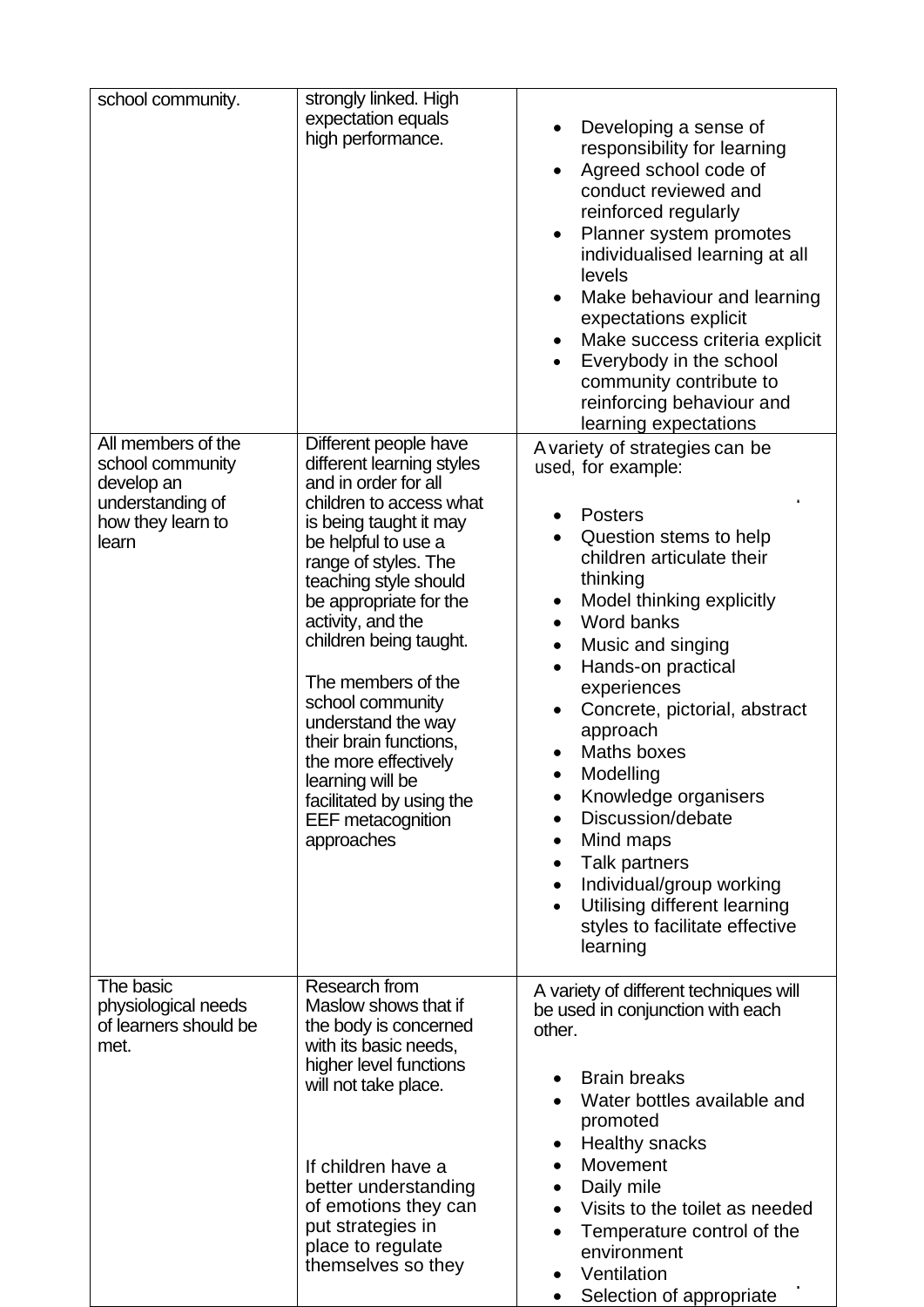|                                                                                                                                                                                                                                                                                                                                         | are able to learn                                                                                                                                                                                                                                                                      | lighting<br>Zones of regulation displays<br>٠<br>Zones tool boxes<br>Sensory pathway<br>Sensory circuit<br>Children to have thinking<br>$\bullet$<br>time<br>Use of a range of questioning<br>$\bullet$<br>techniques e.g. no hands up                                                                                                                                                                                                                                                                                                                                                                                                                                                                                                                                                               |
|-----------------------------------------------------------------------------------------------------------------------------------------------------------------------------------------------------------------------------------------------------------------------------------------------------------------------------------------|----------------------------------------------------------------------------------------------------------------------------------------------------------------------------------------------------------------------------------------------------------------------------------------|------------------------------------------------------------------------------------------------------------------------------------------------------------------------------------------------------------------------------------------------------------------------------------------------------------------------------------------------------------------------------------------------------------------------------------------------------------------------------------------------------------------------------------------------------------------------------------------------------------------------------------------------------------------------------------------------------------------------------------------------------------------------------------------------------|
| Assessment for<br>learning (formative)<br>is used to move the<br>individual forward<br>and inform the<br>future teaching and<br>learning to take<br>place.<br>Assessment of<br>learning<br>(summative) is a<br>snapshot in time. It<br>is used to inform<br>about progress and<br>trends and inform<br>future teaching and<br>learning. | Effective learning will<br>only occur if pupils<br>are clear about what<br>they know,<br>understand and can<br>do before new<br>learning is<br>introduced, and what<br>they will know<br>understand and be<br>able to do<br>afterwards.                                                | A wide variety of techniques are<br>used.<br><b>Formative</b><br>Feedback in line with the<br>$\bullet$<br>marking policy<br>Setting targets and next<br>$\bullet$<br>steps<br>Sharing goals<br>Self assessment<br><b>Planners</b><br>Mind mapping<br>$\bullet$<br>Discussion/feedback<br>Peer assessment<br><b>Summative</b> (used to add to whole<br>school data bank)<br>Termly assessments in core<br>subjects<br><b>Foundation Stage baseline</b><br>$\bullet$<br>and end of year early<br>learning goals<br>Diagnostic testing for specific<br>$\bullet$<br>difficulties<br>Phonics screening<br><b>SATs optional/statutory</b><br>Standardised tests e.g.<br>$\bullet$<br>Salford, Helen Arkell, NFER<br>Insight used to track<br>progress and inform<br>Assess - plan - do - review<br>cycle |
| Learners are<br>curious,<br>independent and<br>self-motivated, with<br>a commitment to<br>lifelong learning.<br>Ownership and<br>responsibility for<br>learning is<br>encouraged and<br>expected.                                                                                                                                       | Everyone needs to<br>be knowledgeable<br>about how to learn<br>and be motivated<br>enough to continue<br>to learn throughout<br>their life.<br>It is important that all<br>learning enables<br>children to know and<br>remember more so<br>they can apply and<br>use skills learnt now | A variety of different techniques is<br>used:<br><b>Planners</b><br>Prioritising own activities<br>Choosing own areas of<br>$\bullet$<br>interest for research<br>Independent learning<br>encouraged and expected<br>Analysing learning styles -<br>discussing techniques that<br>will aid learning<br><b>Target setting</b><br>Home learning projects                                                                                                                                                                                                                                                                                                                                                                                                                                               |